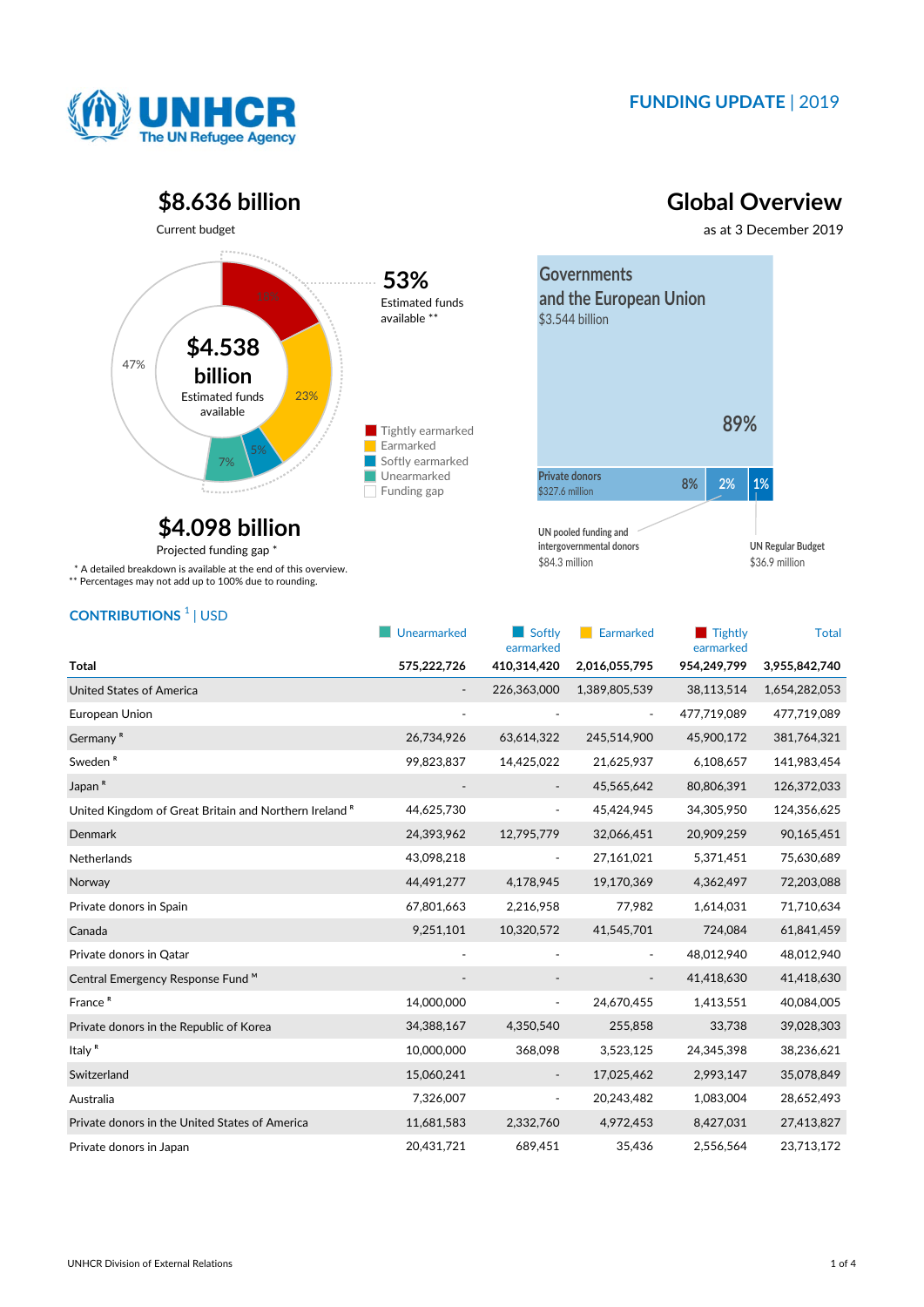|                                                                               | Unearmarked                  | $\blacksquare$ Softly<br>earmarked | Earmarked                | $\blacksquare$ Tightly<br>earmarked | <b>Total</b> |
|-------------------------------------------------------------------------------|------------------------------|------------------------------------|--------------------------|-------------------------------------|--------------|
| Republic of Korea                                                             | 3,260,000                    |                                    | 13,837,298               | 5,032,278                           | 22,129,576   |
| Belgium                                                                       | 9,876,543                    |                                    |                          | 12,157,814                          | 22,034,357   |
| Finland <sup>R</sup>                                                          | 7,786,429                    | 3,893,215                          | 8,320,356                | 300,025                             | 20,300,025   |
| Saudi Arabia                                                                  | 1,000,000                    | $\frac{1}{2}$                      | 8,850,000                | 10,164,001                          | 20,014,001   |
| Kuwait                                                                        | 750,000                      | 5,000,000                          | 12,325,910               | 19,745                              | 18,095,655   |
| Ireland                                                                       | 10,227,273                   | 1,122,334                          | 4,114,812                | 2,545,474                           | 18,009,893   |
| Private donors in Italy                                                       | 15,828,674                   | 856,511                            | 19,888                   | 483,379                             | 17,188,452   |
| Qatar                                                                         | 8,200,000                    |                                    |                          | 8,335,000                           | 16,535,000   |
| Private donors in Germany                                                     | $\overline{\phantom{a}}$     | 13,808,745                         | 904,863                  | 929,048                             | 15,642,657   |
| Country-based Pooled Funds <sup>M</sup>                                       |                              |                                    | ۰                        | 15,433,828                          | 15,433,828   |
| Private donors in Australia                                                   | $\qquad \qquad \blacksquare$ | 12,753,587                         | 218,540                  | 735,498                             | 13,707,626   |
| Private donors in Sweden                                                      | 12,336,686                   | 699,923                            | 573,437                  | $\blacksquare$                      | 13,610,046   |
| Private donors in China                                                       | 8,318,003                    | 1,113,641                          | 61,534                   | 234,331                             | 9,727,508    |
| Private donors in the Netherlands                                             | 3,909,505                    | 244,815                            | 597                      | 5,090,752                           | 9,245,669    |
| Luxembourg                                                                    | 2,224,694                    | 1,307,531                          | 4,131,799                | 1,042,257                           | 8,706,282    |
| New Zealand                                                                   | 4,098,361                    | 2,617,213                          |                          | $\overline{\phantom{a}}$            | 6,715,573    |
| Private donors in Canada                                                      | 3,817,357                    | 1,457,268                          | 253,180                  | 362,102                             | 5,889,908    |
| Private donors in Thailand                                                    |                              | 1,098,344                          | 4,118,109                | 6,602                               | 5,223,054    |
| Spain <sup>2</sup>                                                            |                              | 2,273                              | 1,564                    | 5,112,095                           | 5,115,931    |
| Czechia                                                                       |                              | 427,185                            | 2,206,111                | 2,174,338                           | 4,807,634    |
| Private donors in the United Kingdom of Great Britain and<br>Northern Ireland | 1,069,590                    | 1,648,585                          | 28,721                   | 1,880,196                           | 4,627,092    |
| Private donors in the United Arab Emirates                                    | 730,702                      | 1,098,859                          | 149,959                  | 2,126,383                           | 4,105,903    |
| Austria                                                                       | 510,808                      | 113,766                            | 3,097,547                | 205,533                             | 3,927,653    |
| Education Cannot Wait <sup>™</sup>                                            |                              |                                    |                          | 3,363,485                           | 3,363,485    |
| Joint United Nations Programme on HIV/AIDS                                    |                              |                                    |                          | 2,677,400                           | 2,677,400    |
| Private donors in Switzerland <sup>R</sup>                                    | 648,807                      | 717,107                            | 194,945                  | 888,347                             | 2,449,206    |
| United Nations-African Union Hybrid Operation in Darfur                       |                              |                                    | 1,334,410                | 1,110,426                           | 2,444,836    |
| Spotlight Initiative to eliminate violence against women and<br>girls         |                              |                                    |                          | 2,260,509                           | 2,260,509    |
| International Organization for Migration                                      |                              |                                    | 924,276                  | 1,334,680                           | 2,258,956    |
| UN-Habitat                                                                    | $\overline{\phantom{m}}$     | $\overline{\phantom{a}}$           | 2,209,438                | $\frac{1}{2}$                       | 2,209,438    |
| Private donors in Lebanon                                                     | 503,222                      | 687,520                            | 115,955                  | 758,605                             | 2,065,302    |
| Russian Federation                                                            | 550,000                      | 300,000                            | 950,000                  | 200,000                             | 2,000,000    |
| China                                                                         |                              | 800,000                            | $\overline{\phantom{a}}$ | 1,079,212                           | 1,879,212    |
| United Nations Peacebuilding Fund <sup>M</sup>                                |                              | $\overline{\phantom{a}}$           | 275,000                  | 1,594,427                           | 1,869,427    |
| Private donors in Kuwait                                                      | 100,051                      | 113,982                            | 58,404                   | 1,571,775                           | 1,844,212    |
| Private donors in Saudi Arabia                                                | 411,925                      | 551,030                            | 61,365                   | 801,432                             | 1,825,752    |
| United Arab Emirates                                                          | 200,000                      |                                    |                          | 1,543,733                           | 1,743,733    |
| Hungary                                                                       |                              |                                    |                          | 1,666,672                           | 1,666,672    |
| African Development Bank                                                      |                              |                                    | 4,005                    | 1,555,618                           | 1,559,623    |
| Private donors in France                                                      | 812,661                      | 203,468                            | 257,993                  | 225,879                             | 1,500,001    |
| Private donors in Malaysia                                                    | 1,314,418                    |                                    |                          | 119,451                             | 1,433,869    |
| Private donors in Brazil                                                      | 275,771                      | 30,485                             | 1,101,015                | $\qquad \qquad \blacksquare$        | 1,407,271    |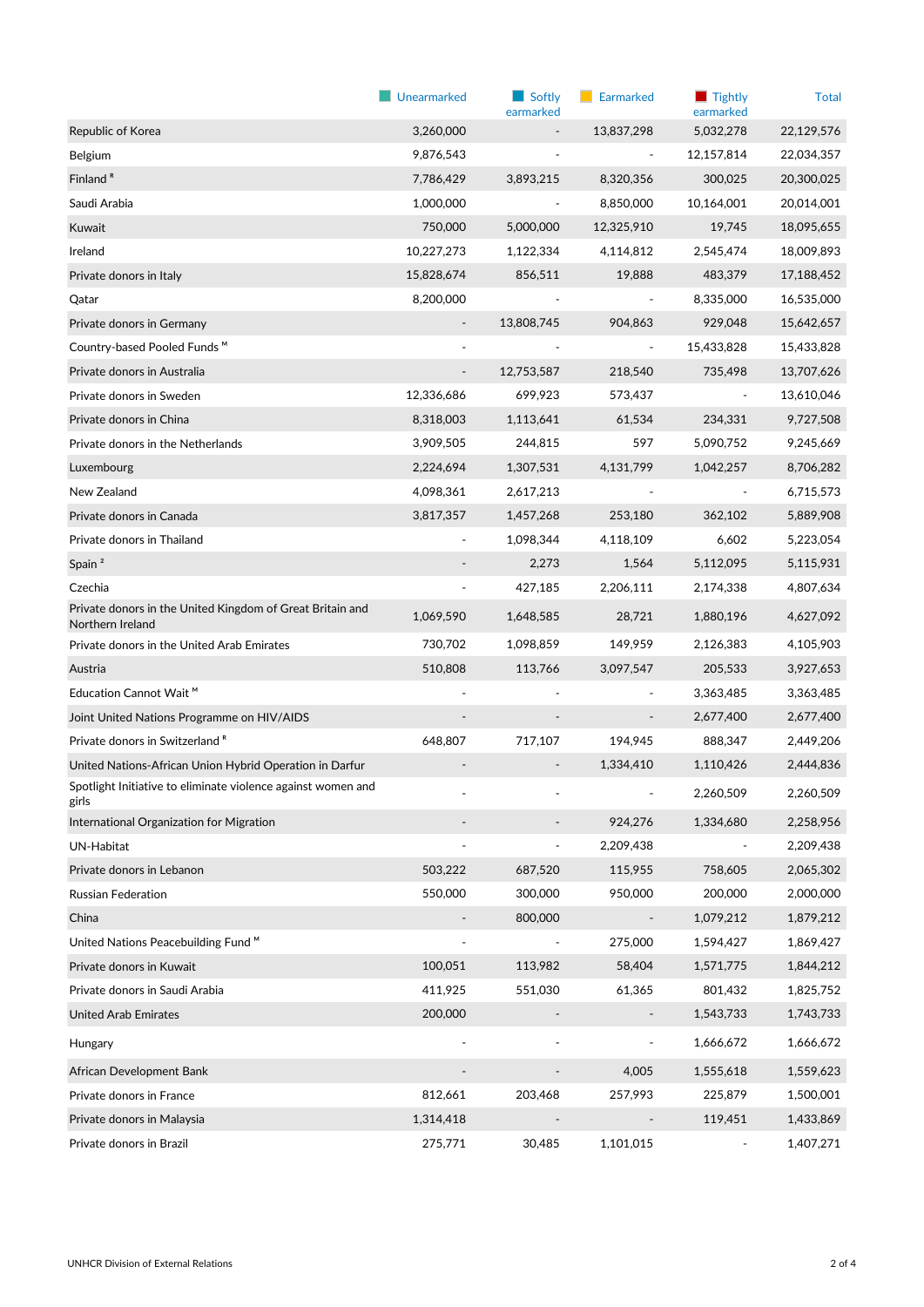|                                                                                    | Unearmarked              | Softly<br>earmarked      | Earmarked                | Tightly<br>earmarked         | <b>Total</b> |
|------------------------------------------------------------------------------------|--------------------------|--------------------------|--------------------------|------------------------------|--------------|
| Private donors in the Philippines                                                  | 972,523                  | 31,518                   | 323,437                  |                              | 1,327,478    |
| Intergovernmental Authority on Development                                         |                          | $\frac{1}{2}$            | 635,046                  | 480,028                      | 1,115,074    |
| Private donors in Norway                                                           |                          |                          |                          | 1,079,500                    | 1,079,500    |
| Brazil                                                                             |                          | $\overline{\phantom{a}}$ | 1,069,233                | 10,171                       | 1,079,404    |
| United Nations Trust Fund for Human Security                                       |                          |                          | 380,311                  | 658,512                      | 1,038,823    |
| Private donors in Egypt                                                            | 45,569                   | 173,869                  | 135,501                  | 550,351                      | 905,290      |
| <b>World Food Programme</b>                                                        |                          | $\overline{\phantom{a}}$ | 423,573                  | 461,511                      | 885,084      |
| Iceland                                                                            | 409,400                  | 249,314                  | 216,589                  |                              | 875,303      |
| Sudan                                                                              |                          | $\overline{\phantom{a}}$ | $\overline{\phantom{a}}$ | 857,107                      | 857,107      |
| Private donors in Mexico                                                           | 58,274                   | 2,869                    | 744,021                  | 23,755                       | 828,920      |
| Poland                                                                             | $\overline{\phantom{a}}$ | 763,523                  |                          | 43,500                       | 807,023      |
| Monaco                                                                             | 45,506                   |                          |                          | 620,932                      | 666,438      |
| <b>United Nations</b>                                                              |                          |                          |                          | 534,336                      | 534,336      |
| Private donors in Denmark                                                          | 12,992                   | 10,558                   | 1,221                    | 495,436                      | 520,206      |
| United Nations Office for Project Services                                         |                          |                          |                          | 516,206                      | 516,206      |
| Estonia                                                                            | 113,636                  | 83,426                   | 225,479                  |                              | 422,542      |
| Liechtenstein                                                                      | 100,806                  | 302,419                  |                          |                              | 403,226      |
| United Nations Children's Fund                                                     |                          | $\frac{1}{2}$            | 56,000                   | 270,537                      | 326,537      |
| Turkey                                                                             | 300,000                  |                          | $\overline{\phantom{a}}$ | $\qquad \qquad \blacksquare$ | 300,000      |
| Isle of Man                                                                        |                          | $\frac{1}{2}$            | 261,549                  | $\frac{1}{2}$                | 261,549      |
| Malta                                                                              | 34,247                   | 141,118                  | 27,778                   | 51,195                       | 254,337      |
| Private donors in Oman                                                             | 77,972                   | 79,035                   | 17,851                   | 63,350                       | 238,208      |
| Food and Agriculture Organization                                                  |                          | $\overline{\phantom{a}}$ |                          | 236,968                      | 236,968      |
| Private donors in Greece                                                           | 205,061                  | 16,774                   |                          |                              | 221,835      |
| Private donors in Liechtenstein                                                    | 20,000                   |                          | 200,200                  |                              | 220,200      |
| Argentina                                                                          | 160,000                  | ÷                        |                          | 53,550                       | 213,550      |
| Private donors in Singapore                                                        | 125,635                  | 60,387                   | 9,864                    |                              | 195,886      |
| Private donors in Kenya                                                            | 62,888                   | 29,117                   | 31                       | 95.787                       | 187,822      |
| United Nations Post-Conflict Multi-Partner Trust Fund for<br>Colombia <sup>M</sup> |                          |                          |                          | 163,602                      | 163,602      |
| One UN Fund                                                                        |                          |                          |                          | 139,489                      | 139,489      |
| United Nations Development Programme                                               |                          |                          |                          | 131,028                      | 131,028      |
| Peru                                                                               | 129,933                  |                          |                          |                              | 129,933      |
| Kazakhstan                                                                         |                          | $\overline{\phantom{m}}$ | 100,000                  | 27,240                       | 127,240      |
| Private donors in Luxembourg                                                       |                          |                          |                          | 111,483                      | 111,483      |
| United Nations Education, Scientific and Cultural<br>Organization                  |                          |                          |                          | 108,070                      | 108,070      |
| Colombia                                                                           |                          |                          | 106,323                  |                              | 106,323      |
| Algeria                                                                            | 100,000                  |                          |                          |                              | 100,000      |
| African Union                                                                      |                          |                          | ۰                        | 100,000                      | 100,000      |
| Lithuania                                                                          |                          |                          | 89,685                   |                              | 89,685       |
| Serbia                                                                             | 5,000                    |                          | $\overline{a}$           | 58,921                       | 63,921       |
| Azerbaijan                                                                         | 30,000                   | 30,000                   |                          | 3,600                        | 63,600       |
| Singapore                                                                          | 60,000                   |                          |                          |                              | 60,000       |
| Indonesia                                                                          | 60,000                   |                          |                          |                              | 60,000       |